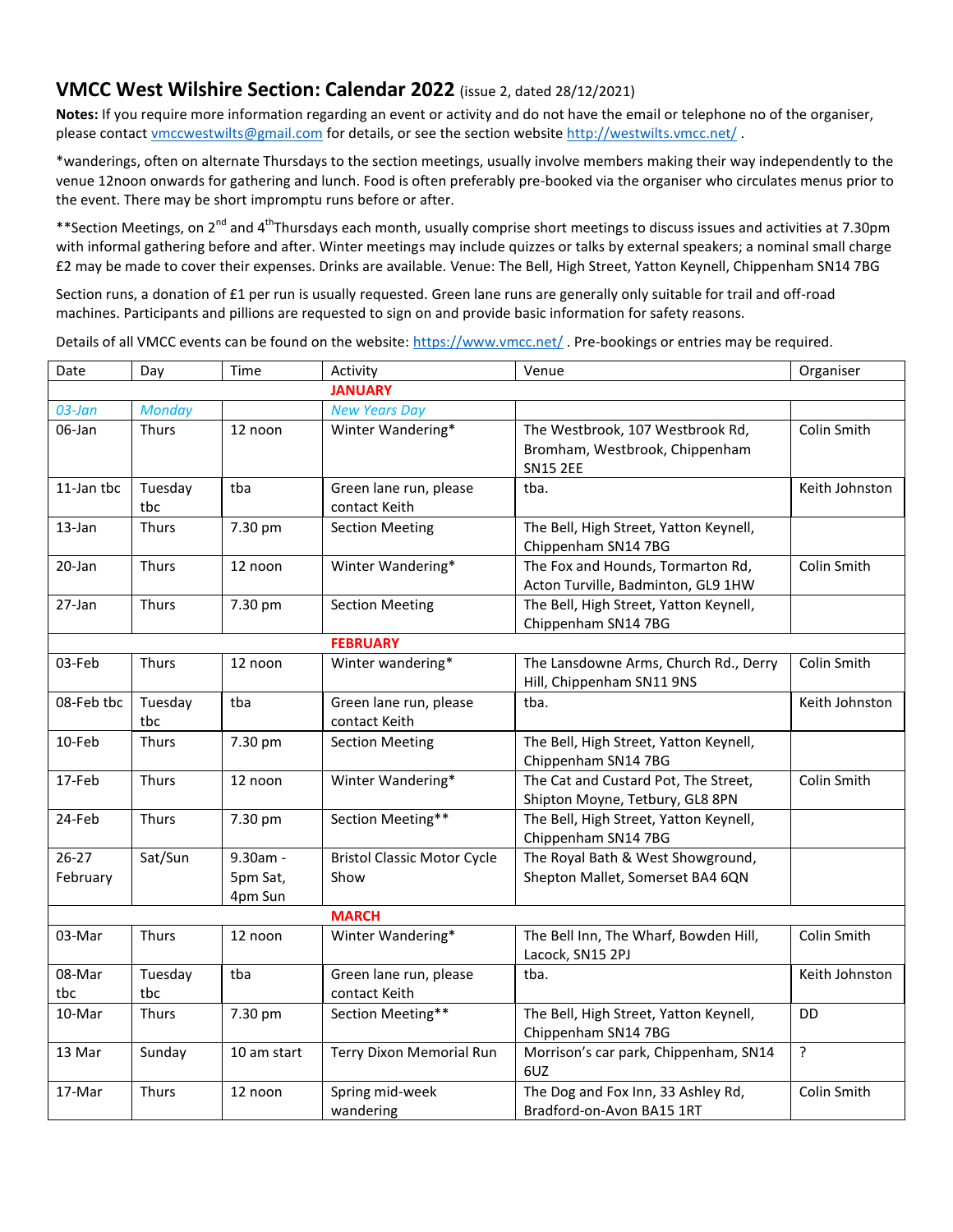| Section Meeting**<br>The Bell, High Street, Yatton Keynell,<br>24-Mar<br><b>Thurs</b><br>7.30 pm<br>DD<br>Chippenham SN14 7BG<br>?<br>5th Thursday Coffee<br>31-Mar<br>Thurs<br>11 am<br>Morning<br><b>APRIL</b><br>Silbury Hill Car Park, A4, West Kennet,<br>07-Apr<br>Thurs<br>Mid-week run,<br>Colin Nicholls<br>10 <sub>am</sub><br><b>Bob Fisher's Watership</b><br>Marlborough SN8 1QH<br>Down Run<br>12-Apr tbc<br>Tuesday<br>tba<br>Green lane run, please<br>Keith Johnston<br>tba.<br>contact Keith<br>tbc<br>Section Meeting**<br>7.30 pm<br>The Bell, High Street, Yatton Keynell,<br>14-Apr<br><b>Thurs</b><br>Chippenham SN14 7BG<br><b>Good Friday</b><br>15-Apr<br>Friday<br>18-Apr<br>Mon<br><b>Easter Monday</b><br>The New Inn, 32 Hen Lane, Upper<br>Colin Smith<br>Spring mid-week<br>21-Apr<br><b>Thurs</b><br>12 noon<br>Seagry, Chippenham, SN15 5HA<br>Wandering*<br>23-April<br>Sat<br>St. George's Day<br>St George's Run<br>24-Apr<br>Sunday<br>10 am<br>Stanton St Quintin Garage, SN14 6BN<br>Jim Gaisford<br>Section Meeting**<br>The Bell, High Street, Yatton Keynell,<br>28-Apr<br>Thurs<br>7.30 pm<br>Chippenham SN14 7BG<br><b>MAY</b><br><b>Early May Bank Holiday</b><br>02-May<br><b>Monday</b><br>At the "pub" formerly known as The<br>Thurs<br>05-May<br>Mid-Week Run<br>Keith Johnston<br>Chocolate Poodle, High St., Littleton<br>Pannell, Devizes SN10 4EL. (now<br>private!)<br>10-May<br>Tuesday<br>tba<br>Green lane run, please<br>tba.<br>Keith Johnston<br>tbc<br>contact Keith<br>tbc<br>12-May<br>Thurs<br>7.30 pm<br>Section Meeting**<br>The Bell, High Street, Yatton Keynell,<br>Chippenham SN14 7BG<br><b>Thurs</b><br>The George Inn Colerne ???<br>Colin Smith<br>19-May<br>12 noon<br>Spring Wandering*<br>Three Magpies, Bath Rd, Sells Green,<br>White Horse Scatter<br>22-May<br>Sunday<br>10am<br>Peter Fielding,<br>Melksham, SN12 6RN.<br>Keith<br>Navigation Trial, contact PF<br>for reg/entries.<br>Johnston,<br>Section Meeting**<br>7.30 pm<br>26-May<br><b>Thurs</b><br>The Bell, High Street, Yatton Keynell,<br>Chippenham SN14 7BG<br><b>JUNE</b><br><b>Thursday</b><br><b>Spring bank holiday</b><br>02-June<br>Platinum Jubilee bank<br>03-June<br>Friday<br>holiday<br>02 to 09<br>Thurs to<br>Club Holiday.<br>Runs start<br>Metropole Hotel, Temple Street,<br>Peter Fielding<br>Thursday<br>10.00 am<br>Runs every day<br>Llandrindod Wells, Powys, LD1 5DY<br>June<br>Section Meeting**<br>The Bell, High Street, Yatton Keynell,<br>09-June<br>7.30 pm<br><b>Thurs</b><br>Chippenham SN14 7BG<br>Green lane run, please<br>Keith Johnston<br>14-Jun tbc<br>Tuesday<br>tba<br>tba.<br>contact Keith<br>tbc<br>16-Jun<br>Summer Wandering*<br>The Frocester, Peter Street, Frocester,<br>Colin Smith<br>Thurs<br>12 noon<br>Stonehouse, Gloucester, GL10 3TQ ???<br><b>Poulshot Vehicle Show,</b><br>22-June<br>Wed<br>Afternoon<br>Poulshot village green<br><b>TBC</b><br>Free - Just turn up<br>afternoon onwards<br>Section Meeting**<br>23-Jun<br>Thurs<br>7.30 pm<br>The Bell, High Street, Yatton Keynell,<br>Chippenham SN14 7BG | Date | Day | Time | Activity | Venue | Organiser |  |  |  |
|-----------------------------------------------------------------------------------------------------------------------------------------------------------------------------------------------------------------------------------------------------------------------------------------------------------------------------------------------------------------------------------------------------------------------------------------------------------------------------------------------------------------------------------------------------------------------------------------------------------------------------------------------------------------------------------------------------------------------------------------------------------------------------------------------------------------------------------------------------------------------------------------------------------------------------------------------------------------------------------------------------------------------------------------------------------------------------------------------------------------------------------------------------------------------------------------------------------------------------------------------------------------------------------------------------------------------------------------------------------------------------------------------------------------------------------------------------------------------------------------------------------------------------------------------------------------------------------------------------------------------------------------------------------------------------------------------------------------------------------------------------------------------------------------------------------------------------------------------------------------------------------------------------------------------------------------------------------------------------------------------------------------------------------------------------------------------------------------------------------------------------------------------------------------------------------------------------------------------------------------------------------------------------------------------------------------------------------------------------------------------------------------------------------------------------------------------------------------------------------------------------------------------------------------------------------------------------------------------------------------------------------------------------------------------------------------------------------------------------------------------------------------------------------------------------------------------------------------------------------------------------------------------------------------------------------------------------------------------------------------------------------------------------------------------------------------------------------------------------------------------------|------|-----|------|----------|-------|-----------|--|--|--|
|                                                                                                                                                                                                                                                                                                                                                                                                                                                                                                                                                                                                                                                                                                                                                                                                                                                                                                                                                                                                                                                                                                                                                                                                                                                                                                                                                                                                                                                                                                                                                                                                                                                                                                                                                                                                                                                                                                                                                                                                                                                                                                                                                                                                                                                                                                                                                                                                                                                                                                                                                                                                                                                                                                                                                                                                                                                                                                                                                                                                                                                                                                                             |      |     |      |          |       |           |  |  |  |
|                                                                                                                                                                                                                                                                                                                                                                                                                                                                                                                                                                                                                                                                                                                                                                                                                                                                                                                                                                                                                                                                                                                                                                                                                                                                                                                                                                                                                                                                                                                                                                                                                                                                                                                                                                                                                                                                                                                                                                                                                                                                                                                                                                                                                                                                                                                                                                                                                                                                                                                                                                                                                                                                                                                                                                                                                                                                                                                                                                                                                                                                                                                             |      |     |      |          |       |           |  |  |  |
|                                                                                                                                                                                                                                                                                                                                                                                                                                                                                                                                                                                                                                                                                                                                                                                                                                                                                                                                                                                                                                                                                                                                                                                                                                                                                                                                                                                                                                                                                                                                                                                                                                                                                                                                                                                                                                                                                                                                                                                                                                                                                                                                                                                                                                                                                                                                                                                                                                                                                                                                                                                                                                                                                                                                                                                                                                                                                                                                                                                                                                                                                                                             |      |     |      |          |       |           |  |  |  |
|                                                                                                                                                                                                                                                                                                                                                                                                                                                                                                                                                                                                                                                                                                                                                                                                                                                                                                                                                                                                                                                                                                                                                                                                                                                                                                                                                                                                                                                                                                                                                                                                                                                                                                                                                                                                                                                                                                                                                                                                                                                                                                                                                                                                                                                                                                                                                                                                                                                                                                                                                                                                                                                                                                                                                                                                                                                                                                                                                                                                                                                                                                                             |      |     |      |          |       |           |  |  |  |
|                                                                                                                                                                                                                                                                                                                                                                                                                                                                                                                                                                                                                                                                                                                                                                                                                                                                                                                                                                                                                                                                                                                                                                                                                                                                                                                                                                                                                                                                                                                                                                                                                                                                                                                                                                                                                                                                                                                                                                                                                                                                                                                                                                                                                                                                                                                                                                                                                                                                                                                                                                                                                                                                                                                                                                                                                                                                                                                                                                                                                                                                                                                             |      |     |      |          |       |           |  |  |  |
|                                                                                                                                                                                                                                                                                                                                                                                                                                                                                                                                                                                                                                                                                                                                                                                                                                                                                                                                                                                                                                                                                                                                                                                                                                                                                                                                                                                                                                                                                                                                                                                                                                                                                                                                                                                                                                                                                                                                                                                                                                                                                                                                                                                                                                                                                                                                                                                                                                                                                                                                                                                                                                                                                                                                                                                                                                                                                                                                                                                                                                                                                                                             |      |     |      |          |       |           |  |  |  |
|                                                                                                                                                                                                                                                                                                                                                                                                                                                                                                                                                                                                                                                                                                                                                                                                                                                                                                                                                                                                                                                                                                                                                                                                                                                                                                                                                                                                                                                                                                                                                                                                                                                                                                                                                                                                                                                                                                                                                                                                                                                                                                                                                                                                                                                                                                                                                                                                                                                                                                                                                                                                                                                                                                                                                                                                                                                                                                                                                                                                                                                                                                                             |      |     |      |          |       |           |  |  |  |
|                                                                                                                                                                                                                                                                                                                                                                                                                                                                                                                                                                                                                                                                                                                                                                                                                                                                                                                                                                                                                                                                                                                                                                                                                                                                                                                                                                                                                                                                                                                                                                                                                                                                                                                                                                                                                                                                                                                                                                                                                                                                                                                                                                                                                                                                                                                                                                                                                                                                                                                                                                                                                                                                                                                                                                                                                                                                                                                                                                                                                                                                                                                             |      |     |      |          |       |           |  |  |  |
|                                                                                                                                                                                                                                                                                                                                                                                                                                                                                                                                                                                                                                                                                                                                                                                                                                                                                                                                                                                                                                                                                                                                                                                                                                                                                                                                                                                                                                                                                                                                                                                                                                                                                                                                                                                                                                                                                                                                                                                                                                                                                                                                                                                                                                                                                                                                                                                                                                                                                                                                                                                                                                                                                                                                                                                                                                                                                                                                                                                                                                                                                                                             |      |     |      |          |       |           |  |  |  |
|                                                                                                                                                                                                                                                                                                                                                                                                                                                                                                                                                                                                                                                                                                                                                                                                                                                                                                                                                                                                                                                                                                                                                                                                                                                                                                                                                                                                                                                                                                                                                                                                                                                                                                                                                                                                                                                                                                                                                                                                                                                                                                                                                                                                                                                                                                                                                                                                                                                                                                                                                                                                                                                                                                                                                                                                                                                                                                                                                                                                                                                                                                                             |      |     |      |          |       |           |  |  |  |
|                                                                                                                                                                                                                                                                                                                                                                                                                                                                                                                                                                                                                                                                                                                                                                                                                                                                                                                                                                                                                                                                                                                                                                                                                                                                                                                                                                                                                                                                                                                                                                                                                                                                                                                                                                                                                                                                                                                                                                                                                                                                                                                                                                                                                                                                                                                                                                                                                                                                                                                                                                                                                                                                                                                                                                                                                                                                                                                                                                                                                                                                                                                             |      |     |      |          |       |           |  |  |  |
|                                                                                                                                                                                                                                                                                                                                                                                                                                                                                                                                                                                                                                                                                                                                                                                                                                                                                                                                                                                                                                                                                                                                                                                                                                                                                                                                                                                                                                                                                                                                                                                                                                                                                                                                                                                                                                                                                                                                                                                                                                                                                                                                                                                                                                                                                                                                                                                                                                                                                                                                                                                                                                                                                                                                                                                                                                                                                                                                                                                                                                                                                                                             |      |     |      |          |       |           |  |  |  |
|                                                                                                                                                                                                                                                                                                                                                                                                                                                                                                                                                                                                                                                                                                                                                                                                                                                                                                                                                                                                                                                                                                                                                                                                                                                                                                                                                                                                                                                                                                                                                                                                                                                                                                                                                                                                                                                                                                                                                                                                                                                                                                                                                                                                                                                                                                                                                                                                                                                                                                                                                                                                                                                                                                                                                                                                                                                                                                                                                                                                                                                                                                                             |      |     |      |          |       |           |  |  |  |
|                                                                                                                                                                                                                                                                                                                                                                                                                                                                                                                                                                                                                                                                                                                                                                                                                                                                                                                                                                                                                                                                                                                                                                                                                                                                                                                                                                                                                                                                                                                                                                                                                                                                                                                                                                                                                                                                                                                                                                                                                                                                                                                                                                                                                                                                                                                                                                                                                                                                                                                                                                                                                                                                                                                                                                                                                                                                                                                                                                                                                                                                                                                             |      |     |      |          |       |           |  |  |  |
|                                                                                                                                                                                                                                                                                                                                                                                                                                                                                                                                                                                                                                                                                                                                                                                                                                                                                                                                                                                                                                                                                                                                                                                                                                                                                                                                                                                                                                                                                                                                                                                                                                                                                                                                                                                                                                                                                                                                                                                                                                                                                                                                                                                                                                                                                                                                                                                                                                                                                                                                                                                                                                                                                                                                                                                                                                                                                                                                                                                                                                                                                                                             |      |     |      |          |       |           |  |  |  |
|                                                                                                                                                                                                                                                                                                                                                                                                                                                                                                                                                                                                                                                                                                                                                                                                                                                                                                                                                                                                                                                                                                                                                                                                                                                                                                                                                                                                                                                                                                                                                                                                                                                                                                                                                                                                                                                                                                                                                                                                                                                                                                                                                                                                                                                                                                                                                                                                                                                                                                                                                                                                                                                                                                                                                                                                                                                                                                                                                                                                                                                                                                                             |      |     |      |          |       |           |  |  |  |
|                                                                                                                                                                                                                                                                                                                                                                                                                                                                                                                                                                                                                                                                                                                                                                                                                                                                                                                                                                                                                                                                                                                                                                                                                                                                                                                                                                                                                                                                                                                                                                                                                                                                                                                                                                                                                                                                                                                                                                                                                                                                                                                                                                                                                                                                                                                                                                                                                                                                                                                                                                                                                                                                                                                                                                                                                                                                                                                                                                                                                                                                                                                             |      |     |      |          |       |           |  |  |  |
|                                                                                                                                                                                                                                                                                                                                                                                                                                                                                                                                                                                                                                                                                                                                                                                                                                                                                                                                                                                                                                                                                                                                                                                                                                                                                                                                                                                                                                                                                                                                                                                                                                                                                                                                                                                                                                                                                                                                                                                                                                                                                                                                                                                                                                                                                                                                                                                                                                                                                                                                                                                                                                                                                                                                                                                                                                                                                                                                                                                                                                                                                                                             |      |     |      |          |       |           |  |  |  |
|                                                                                                                                                                                                                                                                                                                                                                                                                                                                                                                                                                                                                                                                                                                                                                                                                                                                                                                                                                                                                                                                                                                                                                                                                                                                                                                                                                                                                                                                                                                                                                                                                                                                                                                                                                                                                                                                                                                                                                                                                                                                                                                                                                                                                                                                                                                                                                                                                                                                                                                                                                                                                                                                                                                                                                                                                                                                                                                                                                                                                                                                                                                             |      |     |      |          |       |           |  |  |  |
|                                                                                                                                                                                                                                                                                                                                                                                                                                                                                                                                                                                                                                                                                                                                                                                                                                                                                                                                                                                                                                                                                                                                                                                                                                                                                                                                                                                                                                                                                                                                                                                                                                                                                                                                                                                                                                                                                                                                                                                                                                                                                                                                                                                                                                                                                                                                                                                                                                                                                                                                                                                                                                                                                                                                                                                                                                                                                                                                                                                                                                                                                                                             |      |     |      |          |       |           |  |  |  |
|                                                                                                                                                                                                                                                                                                                                                                                                                                                                                                                                                                                                                                                                                                                                                                                                                                                                                                                                                                                                                                                                                                                                                                                                                                                                                                                                                                                                                                                                                                                                                                                                                                                                                                                                                                                                                                                                                                                                                                                                                                                                                                                                                                                                                                                                                                                                                                                                                                                                                                                                                                                                                                                                                                                                                                                                                                                                                                                                                                                                                                                                                                                             |      |     |      |          |       |           |  |  |  |
|                                                                                                                                                                                                                                                                                                                                                                                                                                                                                                                                                                                                                                                                                                                                                                                                                                                                                                                                                                                                                                                                                                                                                                                                                                                                                                                                                                                                                                                                                                                                                                                                                                                                                                                                                                                                                                                                                                                                                                                                                                                                                                                                                                                                                                                                                                                                                                                                                                                                                                                                                                                                                                                                                                                                                                                                                                                                                                                                                                                                                                                                                                                             |      |     |      |          |       |           |  |  |  |
|                                                                                                                                                                                                                                                                                                                                                                                                                                                                                                                                                                                                                                                                                                                                                                                                                                                                                                                                                                                                                                                                                                                                                                                                                                                                                                                                                                                                                                                                                                                                                                                                                                                                                                                                                                                                                                                                                                                                                                                                                                                                                                                                                                                                                                                                                                                                                                                                                                                                                                                                                                                                                                                                                                                                                                                                                                                                                                                                                                                                                                                                                                                             |      |     |      |          |       |           |  |  |  |
|                                                                                                                                                                                                                                                                                                                                                                                                                                                                                                                                                                                                                                                                                                                                                                                                                                                                                                                                                                                                                                                                                                                                                                                                                                                                                                                                                                                                                                                                                                                                                                                                                                                                                                                                                                                                                                                                                                                                                                                                                                                                                                                                                                                                                                                                                                                                                                                                                                                                                                                                                                                                                                                                                                                                                                                                                                                                                                                                                                                                                                                                                                                             |      |     |      |          |       |           |  |  |  |
|                                                                                                                                                                                                                                                                                                                                                                                                                                                                                                                                                                                                                                                                                                                                                                                                                                                                                                                                                                                                                                                                                                                                                                                                                                                                                                                                                                                                                                                                                                                                                                                                                                                                                                                                                                                                                                                                                                                                                                                                                                                                                                                                                                                                                                                                                                                                                                                                                                                                                                                                                                                                                                                                                                                                                                                                                                                                                                                                                                                                                                                                                                                             |      |     |      |          |       |           |  |  |  |
|                                                                                                                                                                                                                                                                                                                                                                                                                                                                                                                                                                                                                                                                                                                                                                                                                                                                                                                                                                                                                                                                                                                                                                                                                                                                                                                                                                                                                                                                                                                                                                                                                                                                                                                                                                                                                                                                                                                                                                                                                                                                                                                                                                                                                                                                                                                                                                                                                                                                                                                                                                                                                                                                                                                                                                                                                                                                                                                                                                                                                                                                                                                             |      |     |      |          |       |           |  |  |  |
|                                                                                                                                                                                                                                                                                                                                                                                                                                                                                                                                                                                                                                                                                                                                                                                                                                                                                                                                                                                                                                                                                                                                                                                                                                                                                                                                                                                                                                                                                                                                                                                                                                                                                                                                                                                                                                                                                                                                                                                                                                                                                                                                                                                                                                                                                                                                                                                                                                                                                                                                                                                                                                                                                                                                                                                                                                                                                                                                                                                                                                                                                                                             |      |     |      |          |       |           |  |  |  |
|                                                                                                                                                                                                                                                                                                                                                                                                                                                                                                                                                                                                                                                                                                                                                                                                                                                                                                                                                                                                                                                                                                                                                                                                                                                                                                                                                                                                                                                                                                                                                                                                                                                                                                                                                                                                                                                                                                                                                                                                                                                                                                                                                                                                                                                                                                                                                                                                                                                                                                                                                                                                                                                                                                                                                                                                                                                                                                                                                                                                                                                                                                                             |      |     |      |          |       |           |  |  |  |
|                                                                                                                                                                                                                                                                                                                                                                                                                                                                                                                                                                                                                                                                                                                                                                                                                                                                                                                                                                                                                                                                                                                                                                                                                                                                                                                                                                                                                                                                                                                                                                                                                                                                                                                                                                                                                                                                                                                                                                                                                                                                                                                                                                                                                                                                                                                                                                                                                                                                                                                                                                                                                                                                                                                                                                                                                                                                                                                                                                                                                                                                                                                             |      |     |      |          |       |           |  |  |  |
|                                                                                                                                                                                                                                                                                                                                                                                                                                                                                                                                                                                                                                                                                                                                                                                                                                                                                                                                                                                                                                                                                                                                                                                                                                                                                                                                                                                                                                                                                                                                                                                                                                                                                                                                                                                                                                                                                                                                                                                                                                                                                                                                                                                                                                                                                                                                                                                                                                                                                                                                                                                                                                                                                                                                                                                                                                                                                                                                                                                                                                                                                                                             |      |     |      |          |       |           |  |  |  |
|                                                                                                                                                                                                                                                                                                                                                                                                                                                                                                                                                                                                                                                                                                                                                                                                                                                                                                                                                                                                                                                                                                                                                                                                                                                                                                                                                                                                                                                                                                                                                                                                                                                                                                                                                                                                                                                                                                                                                                                                                                                                                                                                                                                                                                                                                                                                                                                                                                                                                                                                                                                                                                                                                                                                                                                                                                                                                                                                                                                                                                                                                                                             |      |     |      |          |       |           |  |  |  |
|                                                                                                                                                                                                                                                                                                                                                                                                                                                                                                                                                                                                                                                                                                                                                                                                                                                                                                                                                                                                                                                                                                                                                                                                                                                                                                                                                                                                                                                                                                                                                                                                                                                                                                                                                                                                                                                                                                                                                                                                                                                                                                                                                                                                                                                                                                                                                                                                                                                                                                                                                                                                                                                                                                                                                                                                                                                                                                                                                                                                                                                                                                                             |      |     |      |          |       |           |  |  |  |
|                                                                                                                                                                                                                                                                                                                                                                                                                                                                                                                                                                                                                                                                                                                                                                                                                                                                                                                                                                                                                                                                                                                                                                                                                                                                                                                                                                                                                                                                                                                                                                                                                                                                                                                                                                                                                                                                                                                                                                                                                                                                                                                                                                                                                                                                                                                                                                                                                                                                                                                                                                                                                                                                                                                                                                                                                                                                                                                                                                                                                                                                                                                             |      |     |      |          |       |           |  |  |  |
|                                                                                                                                                                                                                                                                                                                                                                                                                                                                                                                                                                                                                                                                                                                                                                                                                                                                                                                                                                                                                                                                                                                                                                                                                                                                                                                                                                                                                                                                                                                                                                                                                                                                                                                                                                                                                                                                                                                                                                                                                                                                                                                                                                                                                                                                                                                                                                                                                                                                                                                                                                                                                                                                                                                                                                                                                                                                                                                                                                                                                                                                                                                             |      |     |      |          |       |           |  |  |  |
|                                                                                                                                                                                                                                                                                                                                                                                                                                                                                                                                                                                                                                                                                                                                                                                                                                                                                                                                                                                                                                                                                                                                                                                                                                                                                                                                                                                                                                                                                                                                                                                                                                                                                                                                                                                                                                                                                                                                                                                                                                                                                                                                                                                                                                                                                                                                                                                                                                                                                                                                                                                                                                                                                                                                                                                                                                                                                                                                                                                                                                                                                                                             |      |     |      |          |       |           |  |  |  |
|                                                                                                                                                                                                                                                                                                                                                                                                                                                                                                                                                                                                                                                                                                                                                                                                                                                                                                                                                                                                                                                                                                                                                                                                                                                                                                                                                                                                                                                                                                                                                                                                                                                                                                                                                                                                                                                                                                                                                                                                                                                                                                                                                                                                                                                                                                                                                                                                                                                                                                                                                                                                                                                                                                                                                                                                                                                                                                                                                                                                                                                                                                                             |      |     |      |          |       |           |  |  |  |
|                                                                                                                                                                                                                                                                                                                                                                                                                                                                                                                                                                                                                                                                                                                                                                                                                                                                                                                                                                                                                                                                                                                                                                                                                                                                                                                                                                                                                                                                                                                                                                                                                                                                                                                                                                                                                                                                                                                                                                                                                                                                                                                                                                                                                                                                                                                                                                                                                                                                                                                                                                                                                                                                                                                                                                                                                                                                                                                                                                                                                                                                                                                             |      |     |      |          |       |           |  |  |  |
|                                                                                                                                                                                                                                                                                                                                                                                                                                                                                                                                                                                                                                                                                                                                                                                                                                                                                                                                                                                                                                                                                                                                                                                                                                                                                                                                                                                                                                                                                                                                                                                                                                                                                                                                                                                                                                                                                                                                                                                                                                                                                                                                                                                                                                                                                                                                                                                                                                                                                                                                                                                                                                                                                                                                                                                                                                                                                                                                                                                                                                                                                                                             |      |     |      |          |       |           |  |  |  |
|                                                                                                                                                                                                                                                                                                                                                                                                                                                                                                                                                                                                                                                                                                                                                                                                                                                                                                                                                                                                                                                                                                                                                                                                                                                                                                                                                                                                                                                                                                                                                                                                                                                                                                                                                                                                                                                                                                                                                                                                                                                                                                                                                                                                                                                                                                                                                                                                                                                                                                                                                                                                                                                                                                                                                                                                                                                                                                                                                                                                                                                                                                                             |      |     |      |          |       |           |  |  |  |
|                                                                                                                                                                                                                                                                                                                                                                                                                                                                                                                                                                                                                                                                                                                                                                                                                                                                                                                                                                                                                                                                                                                                                                                                                                                                                                                                                                                                                                                                                                                                                                                                                                                                                                                                                                                                                                                                                                                                                                                                                                                                                                                                                                                                                                                                                                                                                                                                                                                                                                                                                                                                                                                                                                                                                                                                                                                                                                                                                                                                                                                                                                                             |      |     |      |          |       |           |  |  |  |
|                                                                                                                                                                                                                                                                                                                                                                                                                                                                                                                                                                                                                                                                                                                                                                                                                                                                                                                                                                                                                                                                                                                                                                                                                                                                                                                                                                                                                                                                                                                                                                                                                                                                                                                                                                                                                                                                                                                                                                                                                                                                                                                                                                                                                                                                                                                                                                                                                                                                                                                                                                                                                                                                                                                                                                                                                                                                                                                                                                                                                                                                                                                             |      |     |      |          |       |           |  |  |  |
|                                                                                                                                                                                                                                                                                                                                                                                                                                                                                                                                                                                                                                                                                                                                                                                                                                                                                                                                                                                                                                                                                                                                                                                                                                                                                                                                                                                                                                                                                                                                                                                                                                                                                                                                                                                                                                                                                                                                                                                                                                                                                                                                                                                                                                                                                                                                                                                                                                                                                                                                                                                                                                                                                                                                                                                                                                                                                                                                                                                                                                                                                                                             |      |     |      |          |       |           |  |  |  |
|                                                                                                                                                                                                                                                                                                                                                                                                                                                                                                                                                                                                                                                                                                                                                                                                                                                                                                                                                                                                                                                                                                                                                                                                                                                                                                                                                                                                                                                                                                                                                                                                                                                                                                                                                                                                                                                                                                                                                                                                                                                                                                                                                                                                                                                                                                                                                                                                                                                                                                                                                                                                                                                                                                                                                                                                                                                                                                                                                                                                                                                                                                                             |      |     |      |          |       |           |  |  |  |
|                                                                                                                                                                                                                                                                                                                                                                                                                                                                                                                                                                                                                                                                                                                                                                                                                                                                                                                                                                                                                                                                                                                                                                                                                                                                                                                                                                                                                                                                                                                                                                                                                                                                                                                                                                                                                                                                                                                                                                                                                                                                                                                                                                                                                                                                                                                                                                                                                                                                                                                                                                                                                                                                                                                                                                                                                                                                                                                                                                                                                                                                                                                             |      |     |      |          |       |           |  |  |  |
|                                                                                                                                                                                                                                                                                                                                                                                                                                                                                                                                                                                                                                                                                                                                                                                                                                                                                                                                                                                                                                                                                                                                                                                                                                                                                                                                                                                                                                                                                                                                                                                                                                                                                                                                                                                                                                                                                                                                                                                                                                                                                                                                                                                                                                                                                                                                                                                                                                                                                                                                                                                                                                                                                                                                                                                                                                                                                                                                                                                                                                                                                                                             |      |     |      |          |       |           |  |  |  |
|                                                                                                                                                                                                                                                                                                                                                                                                                                                                                                                                                                                                                                                                                                                                                                                                                                                                                                                                                                                                                                                                                                                                                                                                                                                                                                                                                                                                                                                                                                                                                                                                                                                                                                                                                                                                                                                                                                                                                                                                                                                                                                                                                                                                                                                                                                                                                                                                                                                                                                                                                                                                                                                                                                                                                                                                                                                                                                                                                                                                                                                                                                                             |      |     |      |          |       |           |  |  |  |
|                                                                                                                                                                                                                                                                                                                                                                                                                                                                                                                                                                                                                                                                                                                                                                                                                                                                                                                                                                                                                                                                                                                                                                                                                                                                                                                                                                                                                                                                                                                                                                                                                                                                                                                                                                                                                                                                                                                                                                                                                                                                                                                                                                                                                                                                                                                                                                                                                                                                                                                                                                                                                                                                                                                                                                                                                                                                                                                                                                                                                                                                                                                             |      |     |      |          |       |           |  |  |  |
|                                                                                                                                                                                                                                                                                                                                                                                                                                                                                                                                                                                                                                                                                                                                                                                                                                                                                                                                                                                                                                                                                                                                                                                                                                                                                                                                                                                                                                                                                                                                                                                                                                                                                                                                                                                                                                                                                                                                                                                                                                                                                                                                                                                                                                                                                                                                                                                                                                                                                                                                                                                                                                                                                                                                                                                                                                                                                                                                                                                                                                                                                                                             |      |     |      |          |       |           |  |  |  |
|                                                                                                                                                                                                                                                                                                                                                                                                                                                                                                                                                                                                                                                                                                                                                                                                                                                                                                                                                                                                                                                                                                                                                                                                                                                                                                                                                                                                                                                                                                                                                                                                                                                                                                                                                                                                                                                                                                                                                                                                                                                                                                                                                                                                                                                                                                                                                                                                                                                                                                                                                                                                                                                                                                                                                                                                                                                                                                                                                                                                                                                                                                                             |      |     |      |          |       |           |  |  |  |
|                                                                                                                                                                                                                                                                                                                                                                                                                                                                                                                                                                                                                                                                                                                                                                                                                                                                                                                                                                                                                                                                                                                                                                                                                                                                                                                                                                                                                                                                                                                                                                                                                                                                                                                                                                                                                                                                                                                                                                                                                                                                                                                                                                                                                                                                                                                                                                                                                                                                                                                                                                                                                                                                                                                                                                                                                                                                                                                                                                                                                                                                                                                             |      |     |      |          |       |           |  |  |  |
|                                                                                                                                                                                                                                                                                                                                                                                                                                                                                                                                                                                                                                                                                                                                                                                                                                                                                                                                                                                                                                                                                                                                                                                                                                                                                                                                                                                                                                                                                                                                                                                                                                                                                                                                                                                                                                                                                                                                                                                                                                                                                                                                                                                                                                                                                                                                                                                                                                                                                                                                                                                                                                                                                                                                                                                                                                                                                                                                                                                                                                                                                                                             |      |     |      |          |       |           |  |  |  |
|                                                                                                                                                                                                                                                                                                                                                                                                                                                                                                                                                                                                                                                                                                                                                                                                                                                                                                                                                                                                                                                                                                                                                                                                                                                                                                                                                                                                                                                                                                                                                                                                                                                                                                                                                                                                                                                                                                                                                                                                                                                                                                                                                                                                                                                                                                                                                                                                                                                                                                                                                                                                                                                                                                                                                                                                                                                                                                                                                                                                                                                                                                                             |      |     |      |          |       |           |  |  |  |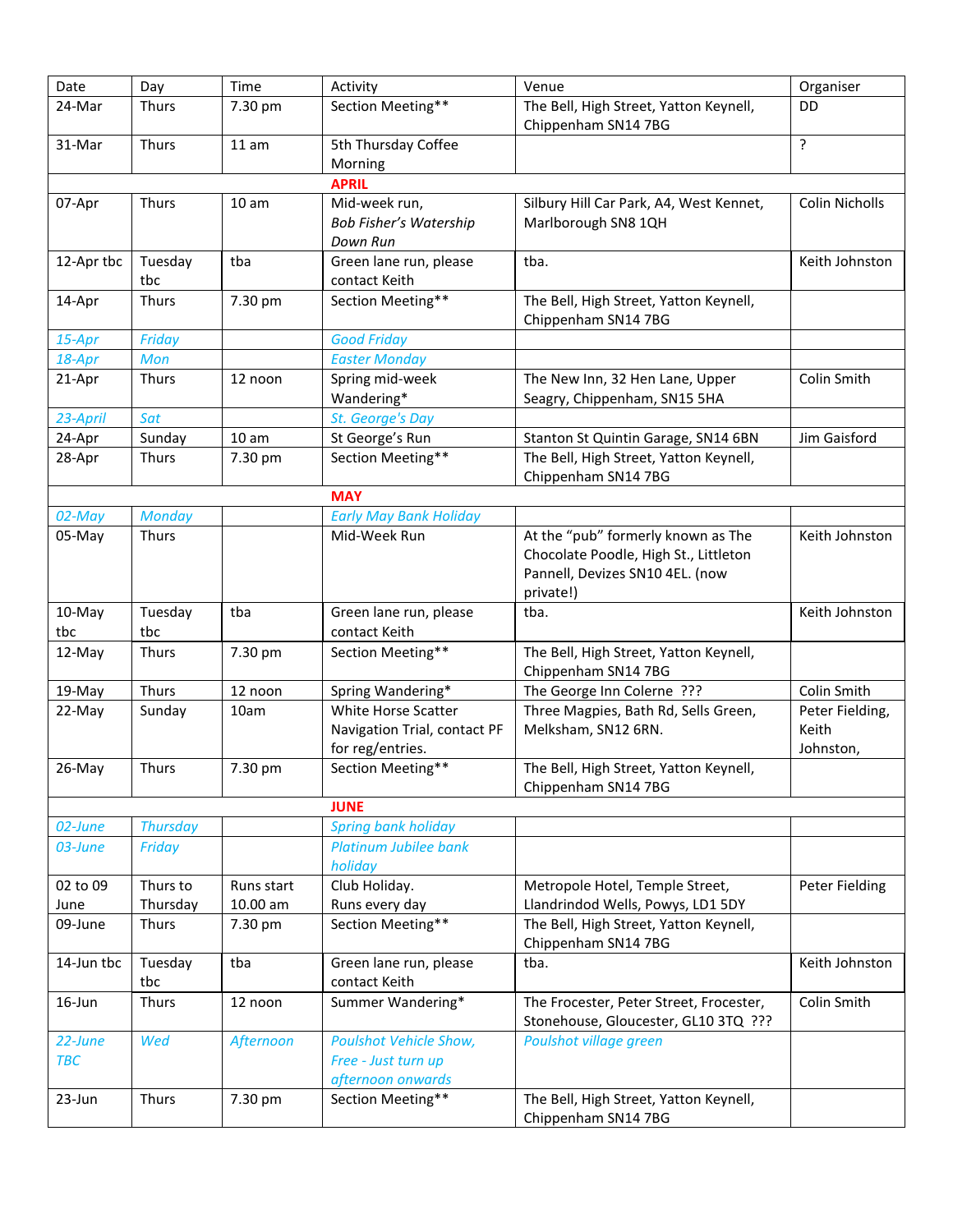| Date           | Day            | Time             | Activity                                   | Venue                                                                 | Organiser             |  |  |
|----------------|----------------|------------------|--------------------------------------------|-----------------------------------------------------------------------|-----------------------|--|--|
| 26-June        | <b>Sunday</b>  | 8.30 for 9.00    | <b>Hereford on the Edge</b>                | Traveller's Rest HR9 7QJ (Ross-on-Wye)                                | <b>Hereford</b>       |  |  |
|                |                | am tbc           |                                            | or The Lion Hotel, Leintwardine SY7 0JZ.                              | <b>Section</b>        |  |  |
|                |                |                  |                                            | tbc                                                                   |                       |  |  |
| 30-Jun         | <b>Thurs</b>   | 11 am            | 5th Thursday Coffee                        |                                                                       | ?                     |  |  |
|                |                |                  | Morning                                    |                                                                       |                       |  |  |
|                |                |                  | <b>JULY</b>                                |                                                                       |                       |  |  |
| 07-Jul         | Thurs          | 10 <sub>am</sub> | Mid-Week Run                               | The Red Lion, 1 High St, Lacock,<br>Chippenham SN15 2LQ               | Reg Cox               |  |  |
| 12-July        | Tuesday        | tba              | Green lane run, please                     | tba.                                                                  | Keith Johnston        |  |  |
| tbc            | tbc            |                  | contact Keith                              |                                                                       |                       |  |  |
| $14$ -Jul      | Thurs          | 7.30 pm          | Section Meeting**                          | The Bell, High Street, Yatton Keynell,<br>Chippenham SN14 7BG         |                       |  |  |
| 16-17 July     | Sat/Sun        |                  | Festival of 1000 bikes                     | <b>Mallory Park Circuit</b>                                           | <b>Allen House</b>    |  |  |
| $21$ -Jul      | <b>Thurs</b>   | 12 noon          | Wandering*                                 | The Fox and Goose, Blandford Rd,<br>Coombe Bissett, Salisbury SP5 4LE | Colin Smith           |  |  |
| 28-Jul         | Thurs          | 7.30 pm          | <b>Section Meeting</b>                     | The Bell, High Street, Yatton Keynell,                                |                       |  |  |
|                |                |                  |                                            | Chippenham SN14 7BG                                                   |                       |  |  |
| 30-July        | Sat            |                  | Calne Bike Meet                            | Calne                                                                 |                       |  |  |
|                |                |                  | <b>AUGUST</b>                              |                                                                       |                       |  |  |
| 04-Aug         | Thurs          | 10 <sub>am</sub> | Mid-week Run                               | Bill's place, Cricklade, back of High                                 | <b>Bill Little</b>    |  |  |
|                |                |                  |                                            | Street, Horse Fair Lane                                               |                       |  |  |
| 09-Aug         | Tuesday        | tba              | Green lane run, please                     | tba.                                                                  | Keith Johnston        |  |  |
| tbc            | tbc            |                  | contact Keith                              |                                                                       |                       |  |  |
| 11-Aug         | Thurs          | 7.30 pm          | <b>Section Meeting</b>                     | The Bell, High Street, Yatton Keynell,<br>Chippenham SN14 7BG         |                       |  |  |
| 18-Aug         | <b>Thurs</b>   | 10 <sub>am</sub> | Mid-Week Run                               | Gateway Centre, Spine Road E, South<br>Cerney. GL7 5TL                | Des Guppy             |  |  |
| 25-Aug         | Thurs          | 7.30 pm          | <b>Section Meeting</b>                     | The Bell, High Street, Yatton Keynell,<br>Chippenham SN14 7BG         |                       |  |  |
| 29-Aug         | <b>Monday</b>  |                  | <b>Summer bank holiday</b>                 |                                                                       |                       |  |  |
|                |                |                  | <b>SEPTEMBER</b>                           |                                                                       |                       |  |  |
| 01-Sep         | Thurs          | 10 <sub>am</sub> | Mid-week run                               | Fox and Hounds, Acton Turville, GL9<br>1HW                            | Derek Daniels         |  |  |
| 08-Sep         | Thurs          | 7.30 pm          | <b>Section Meeting</b>                     | The Bell, High Street, Yatton Keynell,<br>Chippenham SN14 7BG         |                       |  |  |
| 13-Sept        | Tuesday        | tba              | Green lane run, please                     | tba.                                                                  | Keith Johnston        |  |  |
| tbc            | tbc            |                  | contact Keith                              |                                                                       |                       |  |  |
| 15-Sep         | Thurs          | 12 noon          | Mid-week wandering*                        | The Woodbridge Inn, North Newtnon,<br>Pewsey SN9 6JZ                  | Colin Smith           |  |  |
| 18-Sep         | Sunday         | 9.00 am for      | Mendip Meander,                            | Bradford on Avon Station Car Park BA15                                | Keith Johnston        |  |  |
|                |                | 9.30 start       | Weekend Run.                               | 1DB                                                                   |                       |  |  |
| 22-Sep         | Thurs          | 7.30 pm          | <b>Section Meeting</b>                     | The Bell, High Street, Yatton Keynell,<br>Chippenham SN14 7BG         |                       |  |  |
| 29-Sep         | Thurs          | 11 am            | 5 <sup>th</sup> Thursday Coffee<br>Morning |                                                                       |                       |  |  |
| <b>OCTOBER</b> |                |                  |                                            |                                                                       |                       |  |  |
| 06-Oct         | Thurs          | 10 <sub>am</sub> | Mid-week run                               | Gateway Centre, Spine Road E, South<br>Cerney. GL7 5TL                | <b>Richard Groves</b> |  |  |
| 11-Oct tbc     | Tuesday<br>tbc | tba              | Green lane run, please<br>contact Keith    | tba.                                                                  | Keith Johnston        |  |  |
| 13-Oct         | Thurs          | 7.30 pm          | <b>Section Meeting</b>                     | The Bell, High Street, Yatton Keynell,<br>Chippenham SN14 7BG         |                       |  |  |
| 20-Oct         | Thurs          | 12 noon          | Wandering*                                 | The Barge Inn, Seend Cleeve, Melksham<br><b>SN12 6QB</b>              | Colin Smith           |  |  |